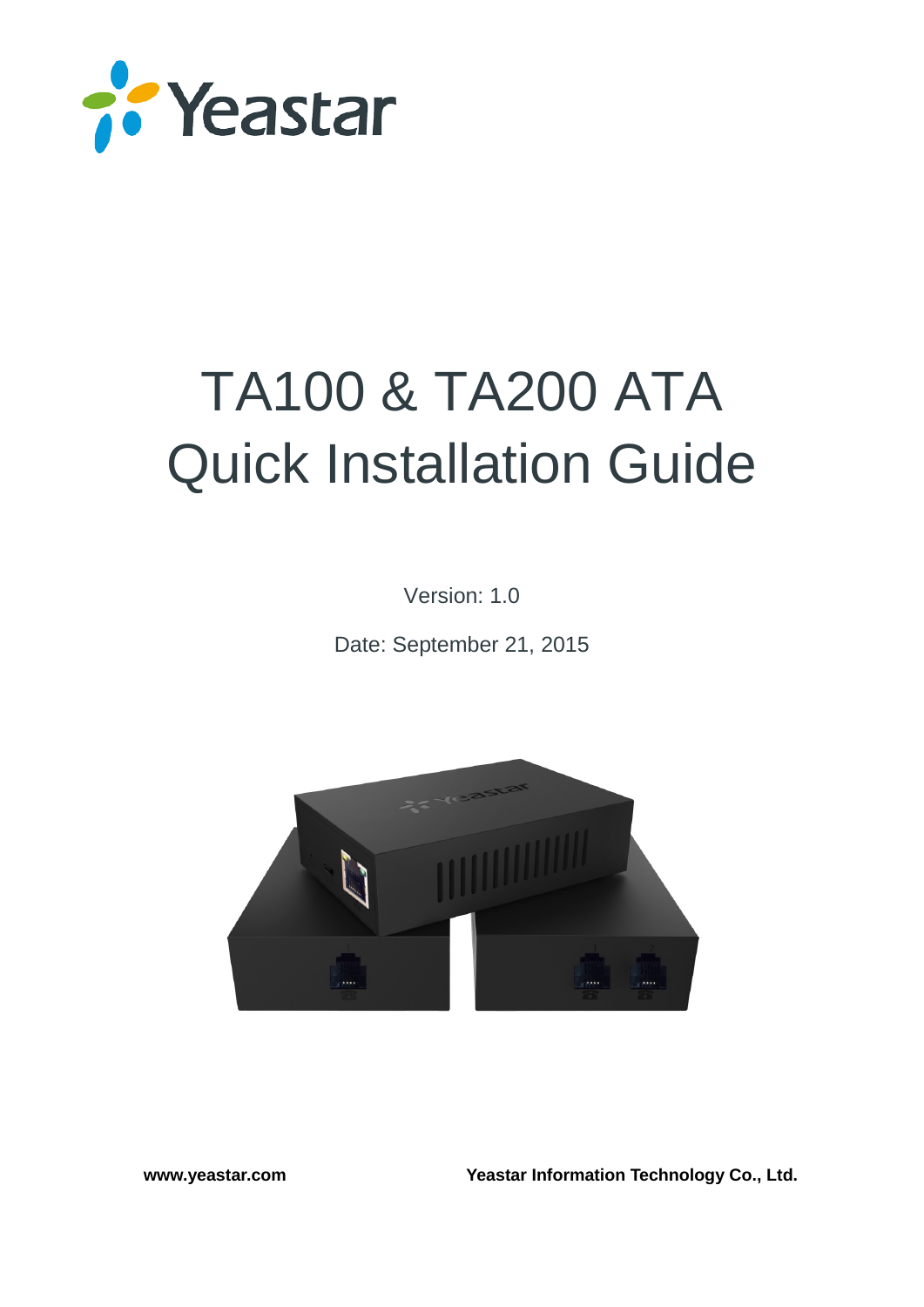#### **TA100/200**

Yeastar TA100/200 provides 1 or 2 analog interfaces to convert existing analog equipment to IP-based networks.

## **Packing List**

Unpack the product package and check the items against the following checklist.

- Device Unit x 1
- USB Power Adapter x 1
- USB Cable × 1
- Network Cable x 1
- Warranty Card x 1
- Quick Installation Guide x 1

#### **Connecting Cables**

#### **Caution**

Use only the dedicated power adapter with the device. The warranty does not cover any damage caused by the use of other power adapters.



- ① Power indicator
- ② Mirco USB port: for connection to PC or USB Power Adapter
- ③ LAN port: for connection to your router or broadband network device.



 $(1)$  Phone ports: for connection to analog phones or fax machines.

# **Web Configuration Panel Login**

- 1. TA100/200 will obtain IP address through DHCP server. Use an analog phone, press \*\*\* to get into the Voice Menu. Enter 1 to obtain the IP.
- 2. If there is no DHCP server in the network, press 3 for advanced setting (password: 123456), and press 2 to assign a static IP address.
- 3. In the address bar of Web browser, enter the IP address.